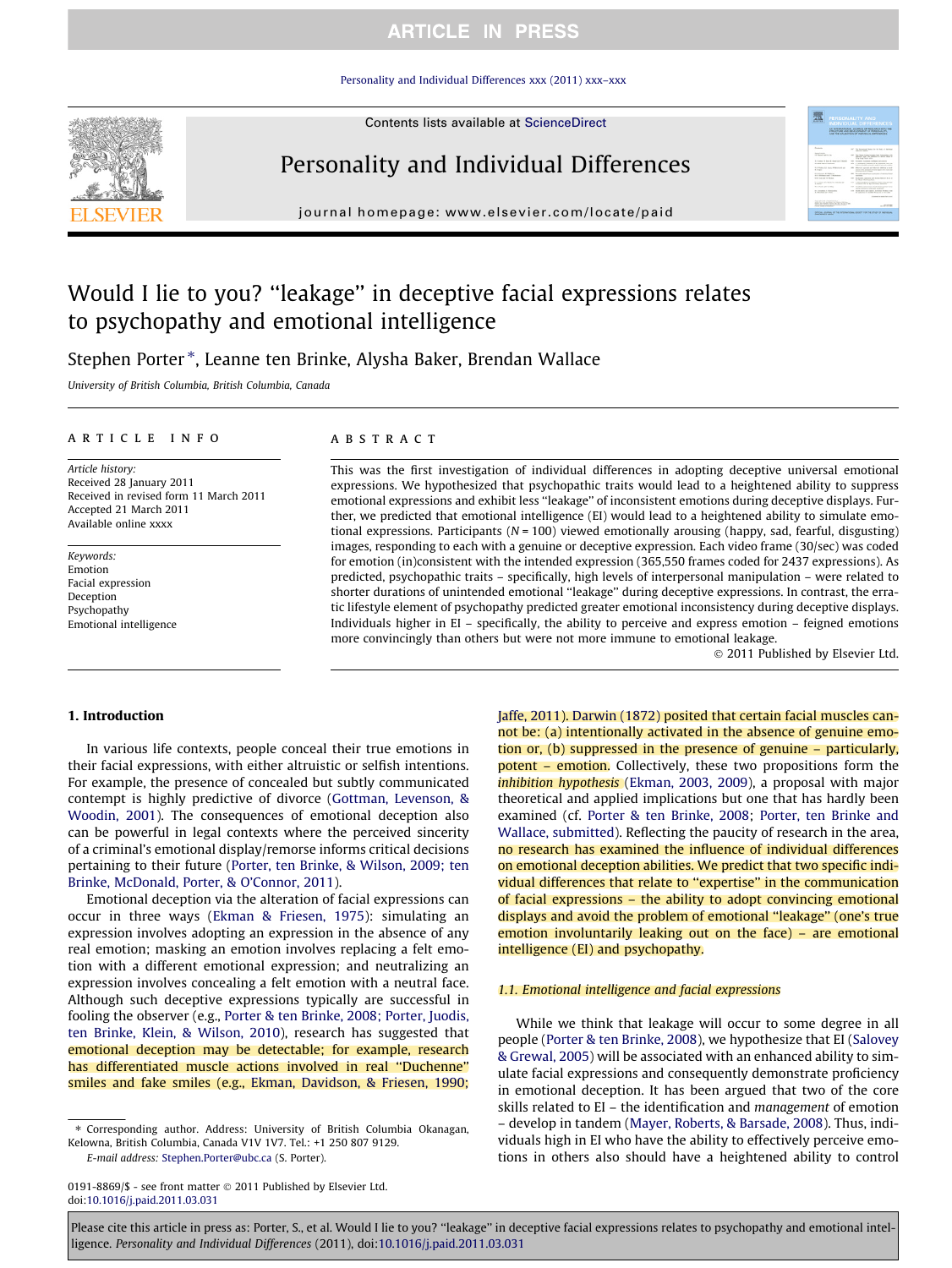their own expressions (e.g., adopt a convincing false smile). [Elfen](#page-4-0)[bein et al. \(2010\)](#page-4-0) found a positive correlation between emotion recognition ability and the similarity of deliberately simulated with genuine emotional expressions (also see [Kenny, 1994\)](#page-4-0). Although EI was not measured in these participants, the findings were consistent with our prediction of a relation between EI and voluntary control of facial expressions.

## 1.2. Emotional intelligence and psychopathy

Recently, a number of studies have investigated the relation between psychopathy and emotional intelligence, most of which have indicated a negative relationship ([Grieve & Mahar, 2010; Vis](#page-4-0)[ser, Bay, Cook, & Myburgh, 2010](#page-4-0)). Given that psychopathy is a heterogeneous disorder, it is unsurprising that the negative relationship with EI (and its components) appears to be dependent on psychopathy sub-type, or specific traits associated with the diagnosis ([Vidal, Skeem, & Camp, 2010\)](#page-4-0). For example, [Malterer,](#page-4-0) [Glass, and Newman \(2008\)](#page-4-0) found that both the affective-interpersonal and impulsive-antisocial dimensions of psychopathy are associated with deficits on a global measure of emotional intelligence. However, [Pham, Ducro, and Luminet \(2010\)](#page-4-0) reported that affective-interpersonal characteristics of psychopathy were associated with enhanced emotional perception and regulation. Impulsive-antisocial characteristics too were related to emotional perception, but not regulation.

Outside of the recent interest in the relation between psychopathy and emotional intelligence, research has addressed the psychopath's ability to recognize and identify emotion. Whereas numerous studies have shown that psychopathic individuals have problems recognizing negative emotional expressions in others, especially fear and sadness (e.g., [Blair et al., 2004; Fairchild, van](#page-3-0) [Goozen, Calder, Stollery, & Goodyer, 2009; Hasting, Tangney, &](#page-3-0) [Stuewig, 2008](#page-3-0)), [Book, Quinsey, and Langford \(2007\)](#page-3-0) found no deficit in identifying emotional expressions for psychopaths; instead they were more accurate than others in judging the emotional intensity for facial expressions in general and, more specifically, for fearful faces. Further, [Woodworth and Waschbusch \(2008\)](#page-4-0) found that while children with higher levels of psychopathic features were less accurate in identifying sad expressions, they were more accurate in labeling fear than were other children. Again, an examination of particular psychopathic features appears to elucidate the seemingly contradictory findings. [Del Gaizo and Falken](#page-4-0)[bach \(2008\)](#page-4-0) found that interpersonal-affective scores predicted accuracy of recognition of fearful faces, in particular. In sum, it appears that interpersonal-affective features of psychopathy may be associated with the enhanced recognition of fearful expressions (potentially to facilitate manipulation) and emotional regulation, while impulsive-antisocial features do not. No research has addressed the relation between psychopathy and the ability to feign various emotions.

#### 1.3. Psychopathy and facial expressions

Some psychopathic individuals are chameleon-like actors and appear to use their acting skills to effectively manipulate others in various interpersonal contexts. In corporate settings, white-collar criminals with psychopathic characteristics, such as Bernard Madoff, often find easy victims by appearing trustworthy, empathetic, and kind. Psychopathic offenders can readily feign remorse and a pro-social attitude to manipulate their way into lower sentences (i.e., manslaughter rather than murder), permissions to appeal their sentences, and undeserved conditional release ([Hakkanen-Nyholm & Hare, 2009; Porter & Woodworth, 2007](#page-4-0)). Despite their much longer criminal histories and poorer conditional release histories, psychopaths are 2.5 times more likely than non-psychopaths to be released when they apply for parole ([Porter](#page-4-0) [et al., 2009\)](#page-4-0). Further, these decisions are faulty; psychopathic offenders in both studies spent fewer successful days on release compared to non-psychopaths released [\(Porter et al., 2009; Ruback](#page-4-0) [& Hopper, 1986\)](#page-4-0). In fact, extended interpersonal contact with a psychopath can lead to less accurate perceptions of psychopathic traits [\(Fowler, Lilienfeld, & Patrick, 2009\)](#page-4-0).

Despite evidence that psychopathic individuals are successful manipulators, the manner in which they deceive and manipulate others is open to question. Psychopathy arguably is associated with effective emotional deception. The psychopath's distinctive lack of emotional experience may prevent emotional ''interference'' in feigning emotional displays. That is, because of the lack of real emotion, there may be less genuine emotion ''leaking'' onto the false face during a fabricated emotional display. In support of this prediction, [Herpetz et al. \(2001\)](#page-4-0) found that psychopathic offenders exhibited fewer and less intense facial expressions in response to pleasant and unpleasant emotional images relative to controls. We predict that psychopathic individuals, particularly those with strong interpersonal-affective features of the disorder, will have an advantage when attempting to control their facial expressions during deception because of their lack of emotion; such individuals may express less ''leakage'' of genuine emotion during deception. However, due to emotional recognition deficits and a lack of understanding of what a sincere expression ''looks like'', these individuals will not necessarily be proficient at creating a facial expression consistent with the feigned emotion.

#### 1.4. The present study

We hypothesize that EI and psychopathy (and facets of each) are inversely related and reflect two ends of an affective continuum. Thus, while we expect that both emotionally intelligent and psychopathic individuals are likely to be effective emotional deceivers, they will be successful for opposite reasons. In accordance with [Darwin's \(1872\)](#page-4-0) inhibition hypotheses, we predict that the interpersonal-affective features of psychopathy will be related to less inconsistent emotional ''leakage'' due to a lack of genuine emotional experience. In contrast, we predict that emotional intelligence will be associated with a heightened ability to simulate emotional expressions (i.e., increased consistent emotion in feigned expressions).

## 2. Methods

#### 2.1. Participants

Undergraduate participants (N = 100; 25 male, 75 female; M age = 20.78) attending a Canadian university were recruited through an online research participant pool and provided genuine and deceptive emotional displays. Participants received course credit for completion. Another 27 volunteers were naïve observers judging the veracity of each display in real time (to increase participants' motivation to provide convincing expressions).

#### 2.2. Materials

The images used to evoke emotion in this study were chosen from the International Affective Picture System (IAPS) [\(Lang, Brad](#page-4-0)[ley, & Cuthbert, 1999\)](#page-4-0). These images have been normed on emotional valence, arousal, and the discrete emotion type that they evoke in viewers ([Mikels et al., 2005](#page-4-0)); images were selected based on these ratings. Images primarily evoking sadness, disgust, fear, happiness, and no emotion were considered for use as stimuli.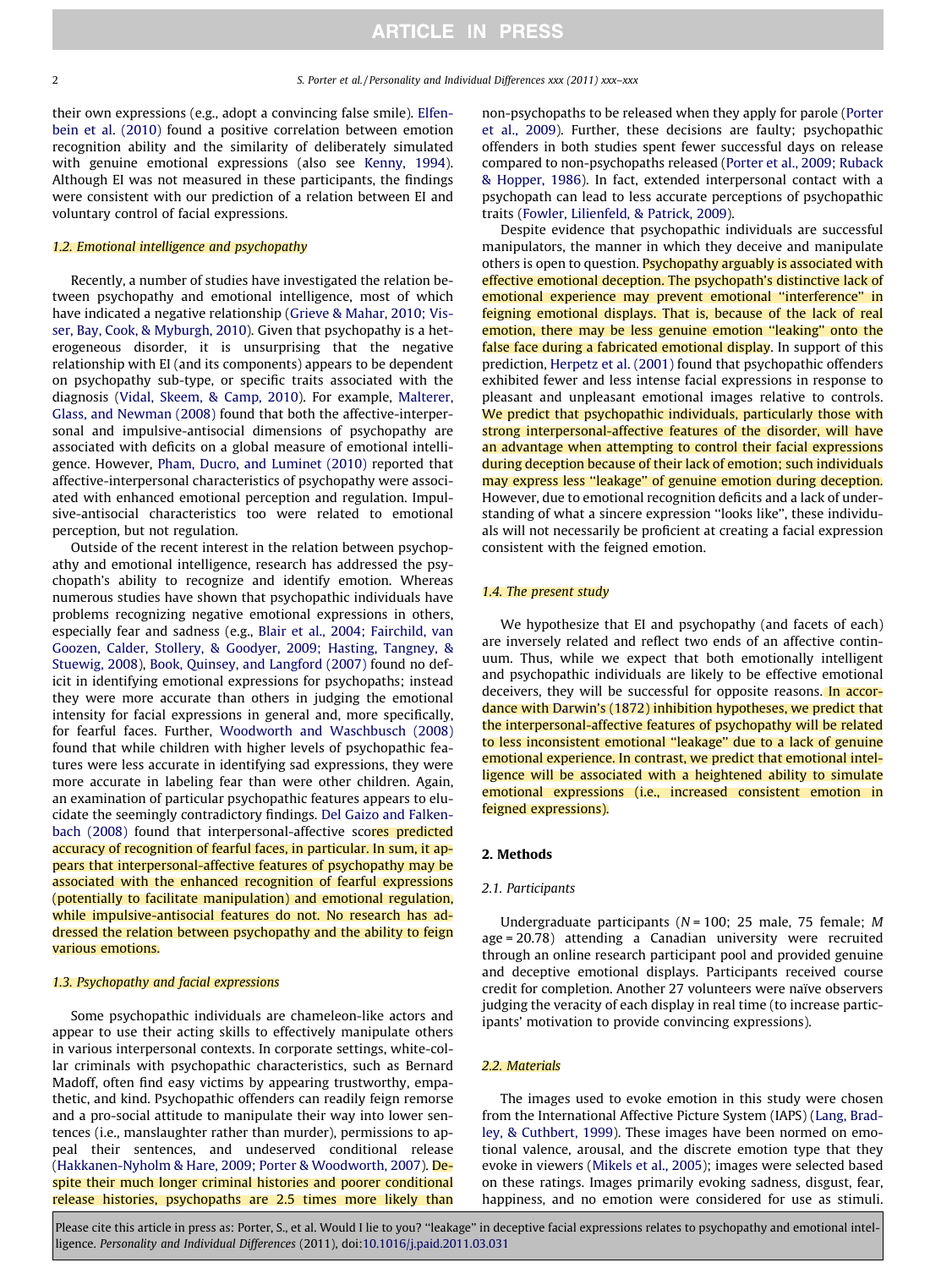Emotional images then were chosen based on IAPS valence and arousal norms.

#### 2.3. Procedure

A 27-inch monitor was used to display the images. While viewing emotional images, participants were recorded using a 30-frame per second HD camcorder. The design of the room was such that the participants sat approximately one meter away from the display on which they viewed a timed Powerpoint presentation of images. The camcorder was situated directly behind the display to record the participant's face with a direct field of view. The naïve observer sat behind the camcorder and to the participant's right field of view.

While being evaluated by the observer, participants viewed a timed slideshow of happy, sad, fearful, disgusting and emotionally neutral images (presented in randomized blocks). Each was displayed for 5 s with a 5 s break between images to allow the participants to return to a neutral face. Participants were instructed to produce facial expressions that were genuine (felt emotion will be expressed), simulated (expressed emotion with no emotion felt), masked (felt emotion will be covered by opposing emotional expression), or neutralized (despite presence of a felt emotion, no emotion will be expressed on the face) while they viewed each im-age. For additional methodology information, see [Porter and ten](#page-4-0) [Brinke \(2008\)](#page-4-0) and [Porter et al. \(submitted\).](#page-4-0) Participants were monitored by the naïve observers – who recorded whether they believed that each expression observed was sincere or insincere – and were videotaped (at a rate of 30 frames per second) for later analysis.

#### 2.4. Emotion expression analysis

Participants' facial responses were video-recorded and, subsequently, each 1/30th-second frame was analyzed (by highly trained coders unaware of expression veracity) for the presence and duration of emotion consistent/inconsistent with the intended universal expression in each of the upper and lower face. In total, over the course of three years, 365,550 frames were manually coded in 2437 expressions. Coding of the expressions was conducted using a highly reliable coding procedure developed for the [Porter and ten Brinke \(2008\)](#page-4-0) study. Each frame of the videotaped clips was analyzed (150 frames/each 5-s clip) for the presence and duration of the universal emotional expressions in the upper and lower face. Extensively trained coders were blind to the veracity of the emotions they were analyzing but aware of the emotions participants intended to portray. Coding required classifying the emotion exhibited in each facial region and recording the frame/time at which these expressions began and ended.

Training in this method involves facial musculature recognition, memorization of facial action units associated with universal emotions, and identification of the universal emotions. To facilitate training, we have created a detailed reference guide that includes numerous examples of each emotion and the main muscle movements involved. Training was complemented by practice with the Facial Action Coding System (FACS: [Ekman & Friesen, 1976; Ekman,](#page-4-0) [Friesen, & Hagar, 2002\)](#page-4-0). So that we could assess the coders' knowledge level after training, coders viewed a slide show of 50 faces from the Pictures of Facial Affect (POFA; [Ekman & Friesen, 1976\)](#page-4-0) database and classified the emotion expressed in each. Additionally, they viewed 48 videos in a micro-expression task similar to that used by [Frank and Ekman \(1997\)](#page-4-0). Each of these videos included a 1/25-s glimpse of one still picture of facial affect embedded within another, different expression, and coders were asked to classify the emotion in the image. Coders obtained accuracy rates above 95% on both tasks. Finally, they practiced frame-by-frame video analysis of emotional facial expressions by coding the video of a sample participant until they were able to attain nearly perfect reliability. Inter-rater reliability was measured statistically by having the coders analyze the complete videos of the same 13 participants.

#### 2.5. Measures

Trait Emotional Intelligence Questionnaire – Short Form (TEIQue-SF; [Cooper & Petrides, 2010; Petrides & Furnham, 2006\)](#page-4-0). Participants completed the TEIQue-SF, a reliable (Cronbach's alpha of .89 and .92 for females and males, respectively) and valid ([Mikolajczak, Luminet, Leroy, & Roy, 2007\)](#page-4-0) 30-item measure of trait emotional intelligence tapping four factors: well-being, selfcontrol, emotionality and sociability. Items are responded to on a 7-point Likert-type scale. The TEIQue-SF measure has good psychometric properties (e.g., [Petrides & Furnham, 2003](#page-4-0)).

Self-Report Psychopathy Scale (SRP-4; [Paulhus, Neumann, &](#page-4-0) [Hare, in press](#page-4-0)): The SRP-4 is a 64-item self-report measure of psychopathic traits, designed to be a self-report counterpart to the Psychopathy Checklist-Revised (PCL-R, [Hare, 2003](#page-4-0)). The SRP-4 is the only self-report measure of psychopathy that maps onto the four facets of psychopathy encompassed by the PCL-R: Antisocial Behaviour, Interpersonal Manipulation, Cold Affect, and Impulsive Thrill-Seeking. The SRP-4 has been shown to have good reliability (Cronbach's alpha = .81) and has been validated on university student samples ([Paulhus et al., in press](#page-4-0)).

### 3. Results

#### 3.1. Coding reliability

Each analyzed the complete videos of 13 participants (49,350 frames, each coded twice – once for the upper, and once for lower face emotional expression). Inter-rater reliability was ''good'' (as defined, e.g., by [Cicchetti & Sparrow, 1981](#page-4-0); [Fleiss, 1981\)](#page-4-0) on all indices. The coders demonstrated good reliability in coding the duration of inconsistent emotion,  $r(714) = .69$ ,  $p < .001$ . Agreement on the dichotomously coded presence/absence of inconsistent emotion was acceptable, Kappa = .68,  $p < .001$ , with agreement on 86.8% of all codes. The raters averaged 90.6% agreement on the number of inconsistent frames per expression (i.e., the number of frames in which they coded an emotion other than the one the participant intended to express). Disagreement in coding a frame as inconsistent was infrequent; out of 150 frames per expression, the coders agreed on an average of 137.15 and 137.60 frames for the upper and lower face, respectively.

#### 3.2. The relation between psychopathy and EI

A series of planned Pearson correlations was conducted to examine the relationship between psychopathic traits (SRP-4 total + sub-scale scores) and EI (TEIQue-SF total + factor scores) (refer to [Table 1](#page-3-0) for descriptive statistics). As reflected by the correlation between the total SRP-4 and TEIQue-SF scores, psychopathy and EI were negatively related ( $r = -.29$ ,  $p < .05$ ). Total SRP-4 scores were negatively related to two of the four TEIQue-SF factor scores: wellbeing ( $r = -.27$ ,  $p < .05$ ) and emotionality ( $r = -.43$ ,  $p < .001$ ). There were strong relations between the SRP-4 interpersonal manipulation sub-scale and four of the five TEIQue-SF scores: total  $(r = -.38, p < .001)$ , well-being  $(r = -.48, p < .001)$ , self-control  $(r = -.22, p < .05)$ , and emotionality  $(r = -.38, p < .001)$ . The SRP-4 cold affect scale was related to the well-being  $(r = -.22, p < .05)$ and the emotionality ( $r = -.42$ ,  $p < .001$ ) factors of the TEIQue-SF. Finally, the SRP-4 erratic lifestyle factor was negatively associated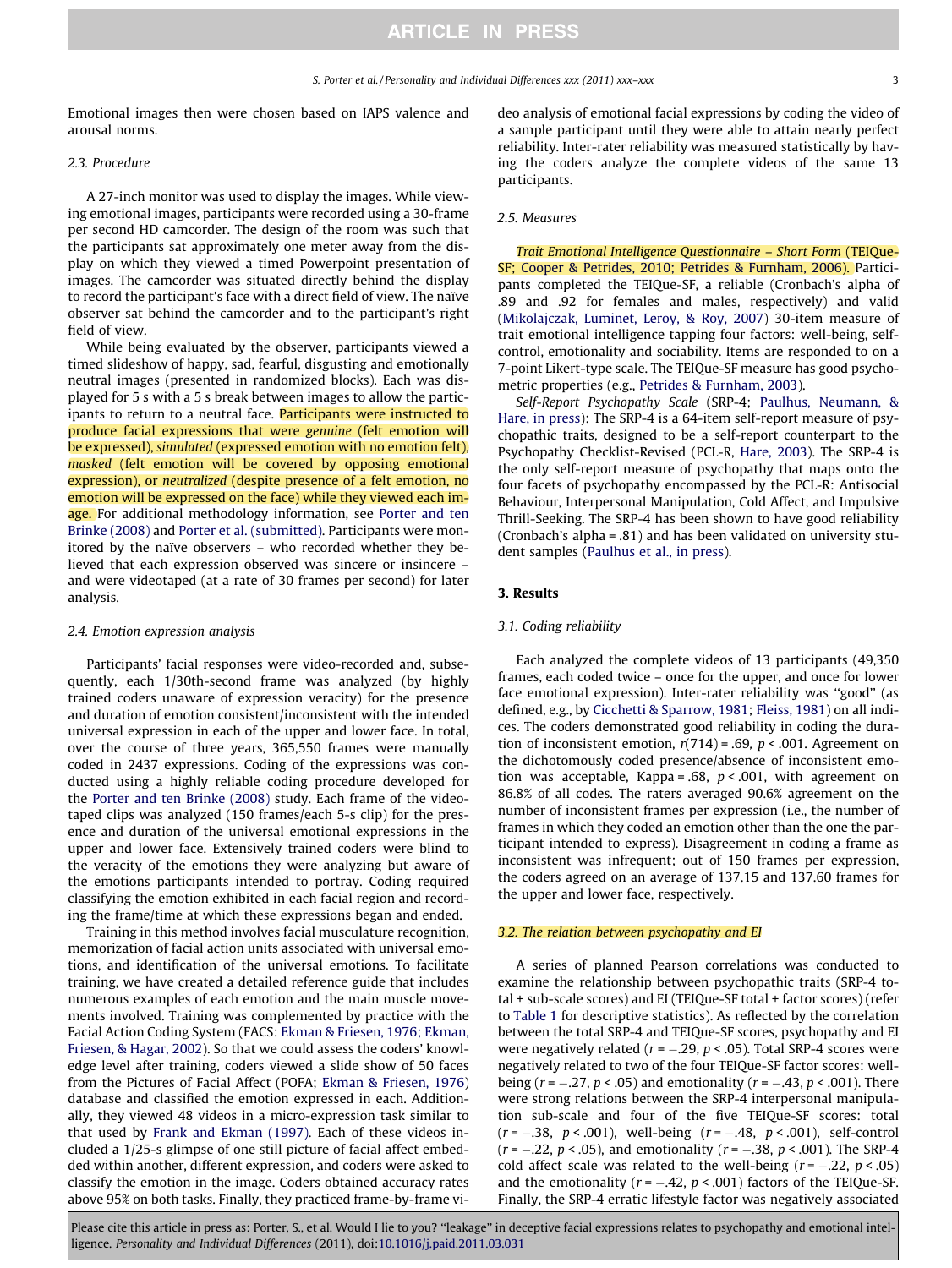# **ARTICLE IN PRESS**

<span id="page-3-0"></span>Table 1 Descriptive statistics of questionnaire total and sub-scale scores.

|                            | Mean   | Standard deviation |
|----------------------------|--------|--------------------|
| SRP-4 total                | 141.77 | 28.62              |
| Interpersonal manipulation | 40.73  | 10.66              |
| Callous affect             | 34.22  | 8.30               |
| Erratic lifestyle          | 42.17  | 9.47               |
| Criminal tendencies        | 24.03  | 729                |
| TEIQue-SF total            | 149.47 | 20.84              |
| Well-being                 | 35.42  | 5.26               |
| Self-control               | 28.30  | 5.30               |
| Emotionality               | 41.78  | 6.84               |
| Sociability                | 29.92  | 5.10               |
|                            |        |                    |

with the emotionality sub-scale of the TEIQue-SF  $(r = -.33, ...)$  $p < .001$ ).

#### 3.3. The relation between EI and facial expressions

A series of planned Pearson correlations was conducted to examine the relationship between EI and the mean duration of (in)consistent emotion in genuine or deceptive expressions. Total scores were positively related to the duration of consistent emotional expression during deceptive portrayals ( $r = .17$ ,  $p < .05$ ). Further, emotionality factor scores were positively related to the duration of consistent emotional expression in both genuine  $(r = .20, p < .05)$  and deceptive  $(r = .19, p < .05)$  emotional displays. Unexpectedly, TEIQue-SF total and well-being factor scores were positively related to duration of inconsistent frames in genuine expressions,  $r = .18$ ,  $p < .05$  and  $r = .18$ ,  $p < .05$ , respectively. There were no significant relationships between participants' EI and naïve judge accuracy, ps > .05; observers were at chance in evaluating the three negative emotions and slightly above chance for happiness expressions.

#### 3.4. The relation between psychopathy and facial expressions

A series of planned Pearson correlations was conducted to examine the relationship between psychopathic traits and the mean duration of (in)consistent emotion in genuine or deceptive expressions. Although total SRP-4 scores were unrelated to all emotional expression variables ( $ps$  > .05), the interpersonal manipulation sub-scale was negatively correlated with the duration of inconsistencies in both genuine  $(r = -.35, p < .01)$  and deceptive  $(r = -.27, p < .05)$  emotional expressions. Further, the erratic lifestyle sub-scale was positively related to the duration of emotional inconsistency during deceptive displays,  $r = 0.22$ ,  $p < 0.05$ . There were no relationships between participants' SRP-4 scores and naïve judge accuracy, ps > .05.

#### 4. Discussion

As posited by [Darwin \(1872\)](#page-4-0) and [Ekman \(2006\)](#page-4-0), involuntary facial actions can betray hidden emotions via leakage in falsified expressions. However, proficient readers of others' emotions also may have greater control over their own expressions than others. Here, individuals higher in EI displayed more convincing deceptive emotions; they were able to simulate intended emotions convincingly, and maintain these displays for longer. An enhanced ability to perceive and express emotion, in particular, predicted successful emotional fabrication. Specifically, emotionality was related to longer displays of consistent emotional expression during deception. However, this ability did not eliminate emotional leakage; although higher EI participants were better at simulating false emotions, they were not better at concealing felt emotions. In fact,

participants scoring high on the well-being factor displayed longer leakage during both genuine and deceptive emotions, likely related to trait happiness (i.e., uncontrolled smiling).

Complementing previous findings by [Malterer et al. \(2008\),](#page-4-0) psychopathic traits were found to be negatively correlated with EI. Given that affective experience is at the core of each construct, it appears that these traits may sit at opposite ends of an emotional continuum. Importantly, the ability to perceive and express emotion was negatively related to interpersonal manipulation. Thus, while both constructs may concievably be associated with enhanced emotional deception, this ability likely manifests in different ways. Reflecting the notion that emotional intelligence and psychopathy lie at opposite ends of an affective continuum, EI was associated with increased consistent expression, and psychopathy, with decreased inconsistent expression, during deceptive emotion.

As hypothesized, interpersonal-affective psychopathic traits – namely, interpersonal manipulation – was associated with decreased leakage of inconsistent emotion during deceptive emotional expressions. The ability to stifle inappropriate leakage may allow psychopathic individuals to effectively manipulate potential victims and legal decision-makers. Management of one's emotional presentation may assist the psychopath in controlling the potential victim's reaction, establishing and maintaining a coercive relationship. Unsurprisingly, not all facets of psychopathy are associated with proficient emotional deceit; **impulsiveness** (as measured by the erratic lifestyle sub-scale) was related to increased emotional leakage during deceit. Further, total psychopathy scores were not related to emotional expression. These results suggest that specific facets of psychopathy are associated with proficiency with affective experience, including emotional deception, rather than the entirety of the psychopathy construct. Future research should consider aptitude for emotional deceit in psychopathic sub-types and offender groups (e.g., white-collar vs. violent criminals).

Although emotionally intelligent and psychopathic participants did display particularly convincing, deceptive emotions, they did not fool naïve judges more often than other participants. This null result may be related to the poor accuracy rates of deception detectors (at, or only slightly above, chance; Bond & DePaulo, 2006; Porter & ten Brinke, 2008) and their lack of empirically-valid knowledge about cues to deceit. Thus, while emotionally intelligent or psychopathic deceivers may be particularly convincing to the trained eye, naïve observers overlook these cues and continue to take un-educated guesses about credibility.

Consideration should be given to limitations of the current study. First, undergraduate participants may be less skilled than experienced deceivers. Follow-up research with criminal populations is necessary. Further, participants' motivation to successfully deceive was low relative to high-stakes, real-world lies. In addition, due to the low representation of males in our sample, we were unable to examine the effect of gender. While these limitations provide avenues for future research, it appears that the ability to feign convincing emotional displays is mediated by affective personality traits, including EI and psychopathy. These findings are of relevance to legal decision-makers and provide insight into psychopaths' ability to manipulate others.

#### References

- Blair, R. J. R., Mitchell, D. G. V., Peschardt, K. S., Colledge, E., Leonard, R. A., Shine, J. H., et al. (2004). Reduced sensitivity to others' fearful expressions in psychopathic individuals. Personality and Individual Differences, 37, 1111–1122. doi[:10.1016/](http://dx.doi.org/10.1016/j.paid.2003.10.008) [j.paid.2003.10.008.](http://dx.doi.org/10.1016/j.paid.2003.10.008)
- Bond, C. F., & DePaulo, B. M. (2006). Accuracy of deception judgments. Personality and Social Psychology Review, 10, 214–234. doi[:10.1207/s15327957pspr1003\\_2.](http://dx.doi.org/10.1207/s15327957pspr1003_2)
- Book, A. S., Quinsey, V. L., & Langford, D. (2007). Psychopathy and the perception of affect and vulnerability. Criminal Justice and Behavior, 34, 531–544. doi[:10.1177/](http://dx.doi.org/10.1177/0093854806293554) [0093854806293554.](http://dx.doi.org/10.1177/0093854806293554)